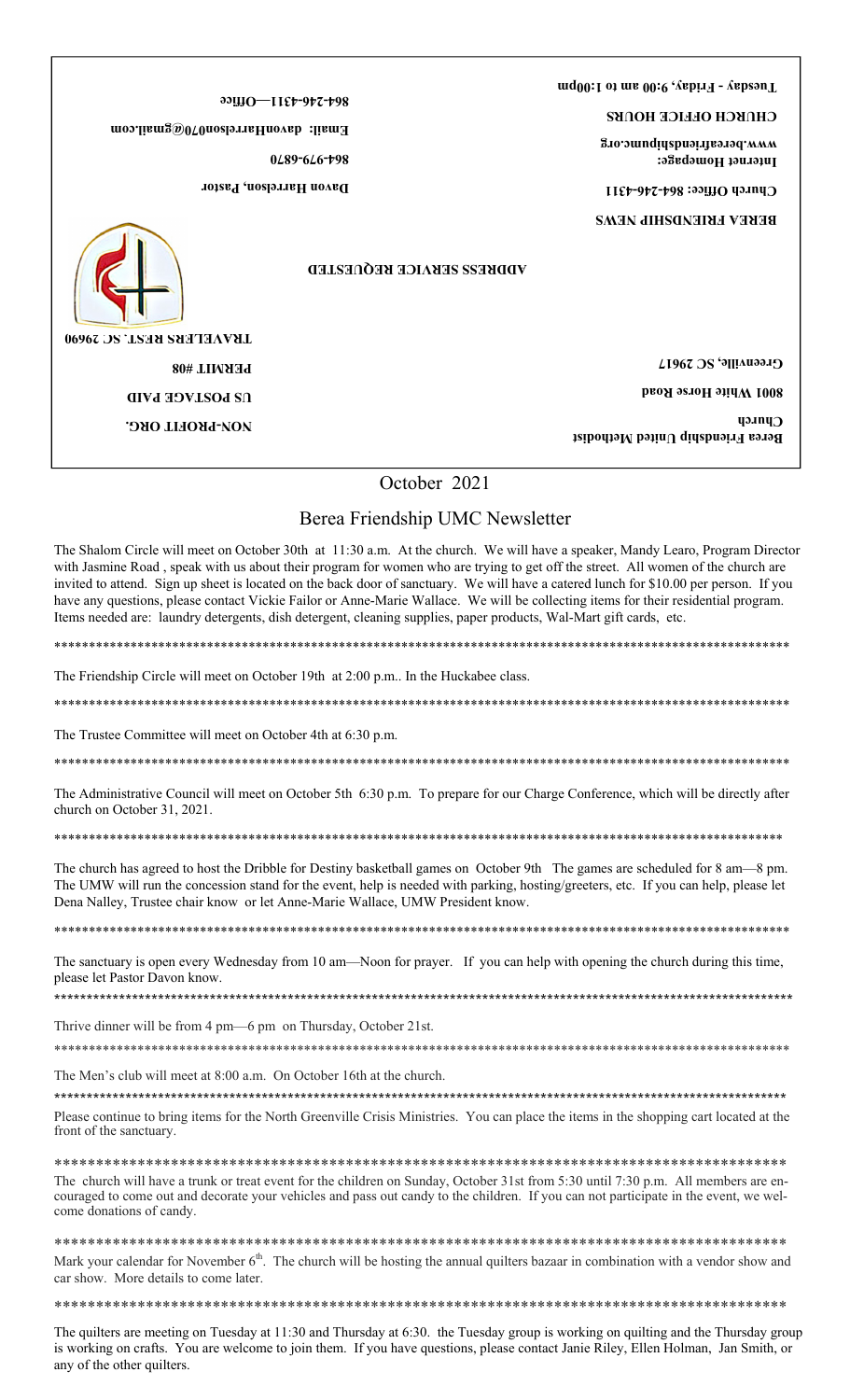

# **October Birthdays**

- 01 Tony Earnest
- 02 Dalton Argo
	- Jackson Thomas Surett
- 05 Clay Argo
- 06 Grace Disher
- 07 "Leah" Elizabeth Sylvester
- 08 Sue Bagwell
- 08 Judy Bikas
- 08 Mary Childs
- 09 Jim Martin
- 10 Laura Childs Lisa Nichols
- 12 Wilson Creswell Linda Lee
- 15 Shirley Dickson
- 16 Kevin Baker Victoria Smith
	- Rebecca Looper Henthorne
- 18 Cindy Wells
- 22 Sonya B. Evans
- 25 Everette Youngblood
- 25 Jan Martin
- 26 Jane Hunt-Grady
	- Casey Ann Armstrong
- 30 Robert Bridges
- 31 Maxwell Willard

#### **Community Outreach**

*We will host the Thrive Upstate dinner on Thursday, October 21, 2021 at 4:00 p.m. All members of the church are encouraged to come and socialize with these wonderful people.* 

*\*\*\*\*\*\*\*\*\*\*\*\*\*\*\*\*\*\*\*\*\*\*\*\*\*\*\*\** 

*The church will host a trunk or treat event for our members and the community on Sunday, October 31st from 5:00 p.m.—7:00 p.m. Please come and decorate your vehicles and help pass out candy. Candy donations are needed. Donation buckets are located in the back of the sanctuary.* 

# **PLEASE HELP UPDATE THE PRAYER LIST**

We are only listing those who we know are in nursing/Assisted living homes, the home-bound, those who are hospitalized at present, and those who are at present under going medical procedures such as chemo, etc. We do not want to leave anyone out so if you want your name or loved ones name listed, please notify the church office. We will up-date this list every 30 days—please help us with this important endeavor.



Han

# **October Anniversaries**

05 Linda & Rodney Lee 20 Janet & Alex Stone 27 Mark & Melissa Miller

# CHILDREN'S MINISTRY

We are blessed to be part of the recentlyrevived Children's Ministry at Berea Friendship. A key part of this ministry is the Children's Moment and Children's Church on Sunday mornings. It's our hope to make this an ongoing part of our weekly worship service. We want to invite members of the congregation to become part of this ministry. Additional persons are needed to lead in Children's Church. The Children's Moment in the sanctuary is optional; if an individual would prefer, the pastor has graciously offered to do the Children's Moment. Members may choose from lessons already prepared or create a lesson of their own. Please consider joining us in this important ministry. A sign-up sheet is in the back of the sanctuary. Choose a Sunday or several Sundays that fit your schedule.

Children's Ministry Committee

#### NEW ADMINISTRATIVE ASSISTANT

We welcome to our new Administrative Assistant, Dena Nalley. She will start working Friday, October 1st. Her hours will be Tuesday—Friday 9 a.m.—1 pm. You can reach her at 246-4311.

#### **Prayer List**

Mary Bowers Milton Mullinax Caz McCaslin Beverly Threatt Brenda Johnson's niece, Debbie Hawkins as she takes Chemo Blanche Creswell Nancy McCants Robert Moler, Linda Crouch's brother Janet Stone and Alex Stone Mildred Pollard Allen Zorn Millie Dunn Shirley Dickson Jane-Hunt Grady Kathleen Griffin Gloria Moore Donna Helms Betty Stover

### NEW MEMBERS AND

# MEMBERSHIP TRANSFERS

Please join us on Sunday October 24th during the Worship Service as we receive new members into the church.

Jimmy and Susan Krause will be joining our church.

Mark and Dena Nalley have officially moved their membership to our church, but because of COVID, we were not able to officially welcome them.

Jose and Jane Ferrer are officially moving their membership to our church.

\*\*\*\*\*\*\*\*\*\*\*\*\*\*\*\*\*\*\*\*\*\*\*\*\*

After the Service, we will have a prepared luncheon and celebration to welcome these members into our church family. Please join us for a wonderful time of fellowship and celebration. Please sign up on the sheets on the back doors of the sanctuary, so we will know how much food to prepare.

#### *Friends of the church,*

*Thank you for the phone calls, cards, rand rides that I received during the recovery from my fall recently. Most of all the prayers and concern for me meant the most. It is nice to have a group of friends to rely on. Thank you again for everything you did for me.* 

*In God's Love,* 

*Jane Walker*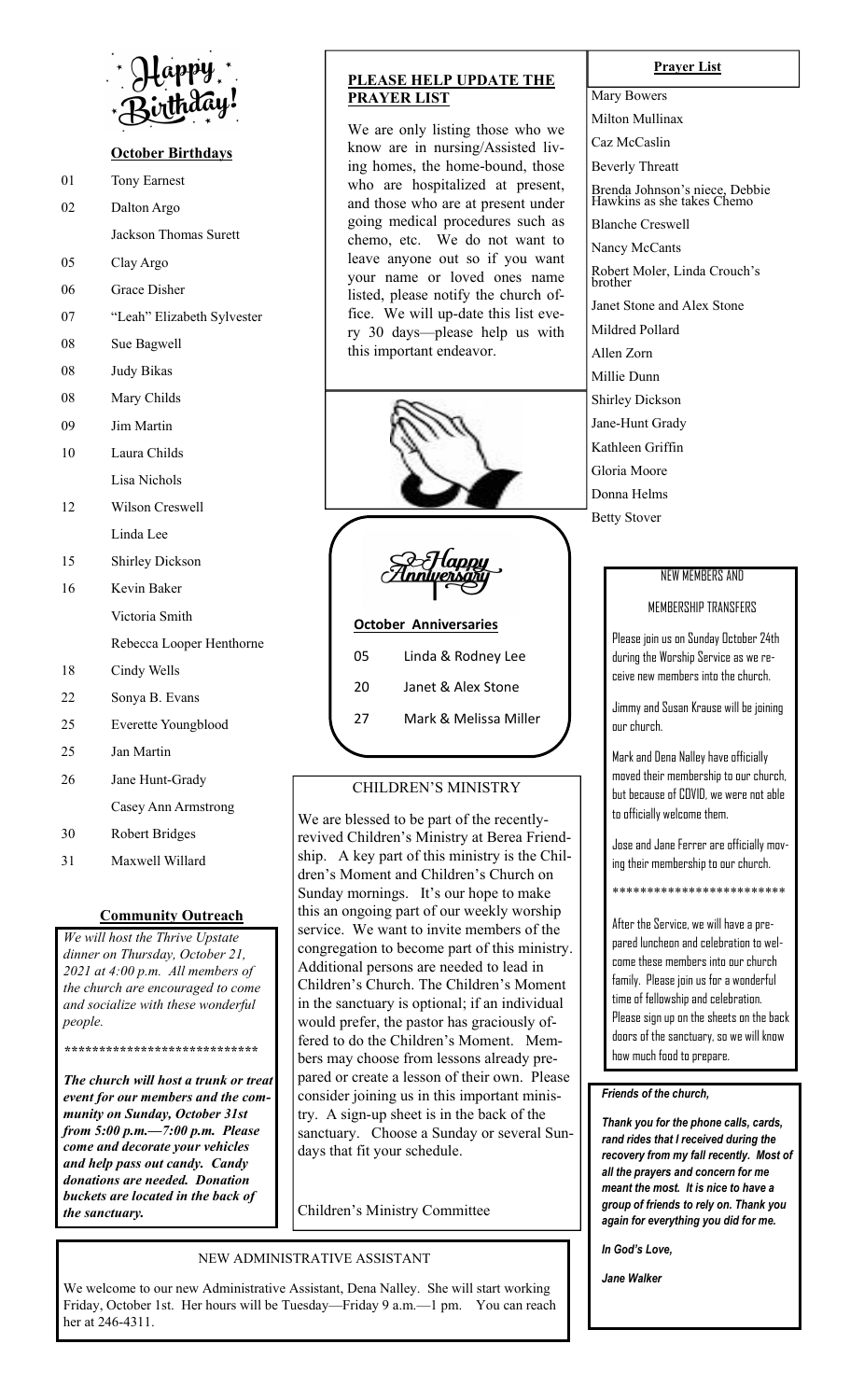# *Responsively Yours: Charting Our Path*

# *By: Harriett Olson, General Secretary UMW*

*When national mission institutions and partners around the world celebrate significant anniversaries of mission service, I get to hear wonderful stories of change and new beginnings. Organizations that were founded to address one issue in 1880 have adapted to address changes in their neighborhoods and world many times. Some have moved locations. Some have grown into a network of sites. All have restated their purposes, updated their objectives, carried forward the call to serve God and neighbor. And most have changed names and logos several times.* 

*The same is true for United Methodist Women. Women came together to respond to God's call in all of the constituent denominations that are now part of The United Methodist Church. They founded schools, homes, missions and community centers. They trained missionaries and deaconesses and spoke out against injustice and in support of marginalized people. They worked in cities and rural areas in the United States and around the world.* 

*They also navigated changes in the church. The 1939 merger that created The Methodist Church brought together women from home and world mission societies of the merging denominations. The women found their common mission heart. They worked to come together with their different histories and form new societies. Women in the Evangelical United*  Brethren Church had a similar history of joining together through changes in the church. We all came together in 1968, *bringing our rich histories with us.* 

*We have also seen changes in how women related to the church. Societies that began as independent organizations were merged, sometimes over the women's objections, by General Conferences in which they did not have the right to participate. Independent societies became "divisions" of the churches' boards of mission, with varied levels of independent authority. In The Methodist Church, the women's mission projects were assigned to the mission board in 1964, where they remained until recently. An unintended outcome of this move was that the Women's Division concentrated its efforts on mission education and Christian social action. We have changed and deepened our work in the midst of challenges, focused on women, children and youth and the call of Christ.* 

*Nothing is constant but change, so the saying goes. Our current church landscape is unsettled, and changes are coming. United Methodist Women has prepared by taking needed action now.* 

We are and will be a place for all women who want to work together in mission focused on women, children and youth. *Women have always been able to be members of United Methodist Women without being a member of The United Methodist Church, but we have made bylaw changes to make it clear that no matter what a woman's church or conference decides about leaving or staying in the denomination, she can remain at home in United Methodist Women.* 

*We are also looking at our own landscape and the great opportunity we have to welcome new members. Through research and testing, we have been working with members, leaders and nonmembers to make plans for new opportunities*  for women to join and participate, working together locally and globally for women, children and youth. Our churches and *our communities are full of opportunities to make new connections! We are excited for our bright future.* 

*Change is part of our history of following God's call. Preparing for change and charting our path is also part of our history. God continues to call us, and we continue to respond.* 

# UMW Monthly Prayer Focus

Our prayer focus for October is on the Wesley Community Center in Dayton, Ohio. The center was founded in 1966 and first established as a mission unit of what was then known as Miami Valley United Methodist Mission Society. Today, they are supported by the United Methodist Church and United Methodist Women. Through the years, Wesley became a safe-haven for families in crisis seeking stability, hope, and a fresh start.

Their programs were created in an effort to deal with race relations, bridge the generation gap, address the high school drop out rate, find solutions for family disorganization, and search for unity in the community.

Their three main programs are senior citizen services, community food pantry, and educational services.

For seniors, 55 and older, they offer outreach, care management, personal assistance, social activities, and medical transportation. Their very successful community food pantry provides five days of food each month to families until they are financially stable. They serve about 2,000 families each year. Throughout the academic school year, they offer an afterschool program for grades K-8. Children learn and keep busy by being engaged in science, math, art, music, reading, and homework completion. The mission statement for the Wesley Center reads "Giving back through irlife changing experiences."

Birthday cards will be sent to missionaries Gayle Lesure in West Virginia and Barbara Haralson in Arizona.

# OUR CIRCLES

The Shalom Circle will meet on October 30th at 11:30 a.m. At the church. We will have a speaker, Mandy Learo, Program Director with Jasmine Road , speak with us about their program for women who are trying to get off the street. All women of the church are invited to attend. Sign up sheet is located on the back door of sanctuary. We will have a catered lunch for \$10.00 per person. If you have any questions, please contact Vickie Failor or Anne-Marie Wallace. We will be collecting items for their residential program. Items needed are: laundry detergents, dish detergent, cleaning supplies, paper products, gas cards, personal hygiene products, etc.

The Friendship Circle will meet on October 19th at 2:00 p.m.. In the Huckabee class.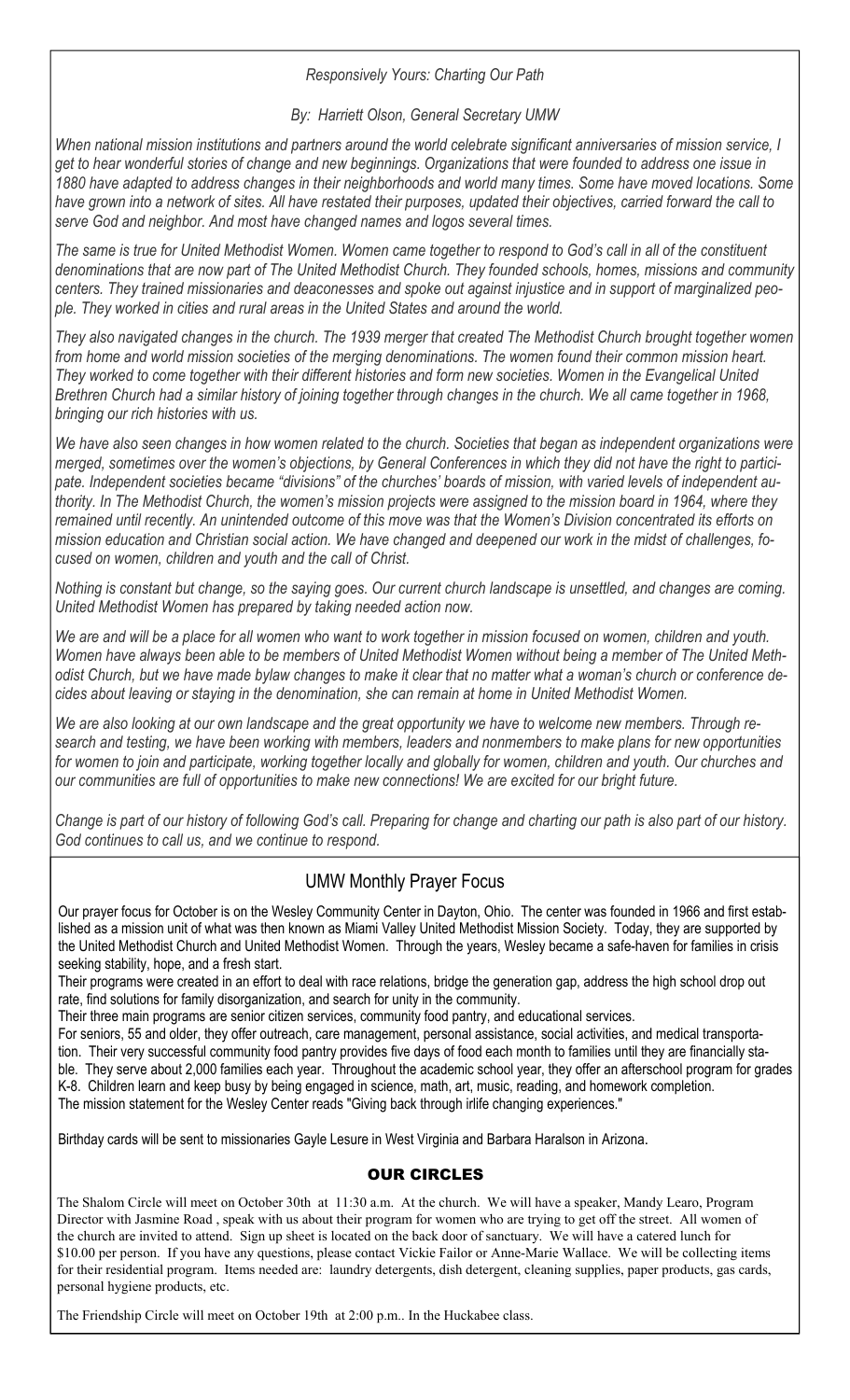#### Brothers and Sisters In Christ,

It is September  $26<sup>th</sup>$  after church as I sit down to peck out this newsletter. As I consider three years of ministry at Berea Friendship, I'm amazed at how things are going! There are amazing people at BFUMC; there are amazing new people that have come; and there are amazing people returning, like the Ferrers. Amazing people have gone on to be with the Lord; amazing people have transferred membership; amazing people have moved away; amazing people are no longer attending for health reasons etc. Everyone is precious in His sight, and the church is to see all as essential and precious. That is your pastor's perspective of each individual in my care.

 Much has been accomplished in three years. The facility itself is in much better shape! There has been a steady accent - replacing, upgrading, and enhancing. Those things needing attention in the future are on the Trustees radar, and we are planning in advance as opposed to always reacting in crisis. All the Trustees I have worked with are amazing people! It is encouraging to see all that has been accomplished, and our finances continue to hold up well. The monies needed have continued to come from one source or another. Personal donations and much sweat equity have produced incredible results all over the church. The greater part of this was accomplished while working through and around

#### Covid. We are blessed!

 Worship has continued nonstop during the pandemic, and is getting stronger. We have put together the basic means to broadcast our sermons, and now have more people listening online than in the sanctuary. We have an amazingly economical opportunity to enhance our online presence, and worship services within the sanctuary. We have children in the sanctuary again, and children's programs. We are blessed!

 Berea Friendship's Child Development Center is prospering, stronger than ever. The working relationship between the congregation and CDC has improved exponentially, and will continue to do so. Without the financial resources of the CDC we (the church) could not stay open. And here's an interesting point! The CDC had very little to offer when they began contributing to congregational finances. It was when they started giving that their profitability soared. The more they've given, the more they've gotten. We (church and CDC) are blessed!

 Despite all the blessings, opportunities, and accomplishments, I'm sure most are aware of an unhappiness that recently started brewing. My last two sermons have focused on tension and controversy in the church. Controversy is not always a bad thing. Controversy can define and strengthen churches that keep Christ in the center of their discussions. Berea Friendship has been given the ministry of reconciliation. We are called to come to agreement on things that are seemingly opposite or inconsistent. That's very hard work which requires personal effort and dialogue. I shared with the congregation how I will biblically approach things. I will do the work necessary and I am willing to talk to anyone who will talk to me. We will reconcile things and find our way forward together.

 It is my opinion that the way forward is what's at the core of present unhappiness. Let me explain as best I can. Beside me is a church directory from Pastor Van Thomas' ministry. It is filled with a generation that invested beyond measure to establish and grow BFUMC. Here's just a few names: Bynum, Clements, Hagins, Hunt (3X), Looper, Mann, Moorehead, Penland, Pierson, Revis, Turner. All are amazing couples that have passed away. You know I could go on and on – all amazing people, all amazing saints! Every time we take a step in the church we are standing upon what they helped to build. We owe them an amazing debt of gratitude. And there is a remnant of that amazing generation still with us. We owe them respect and gratitude as elders of Berea Friendship.

 Let me transition briefly back to Forward Focus. We concluded BFUMC could not make a ten year plan, not even a five year plan. The age of our congregation would not allow it. I believe that to be an accurate statement. We are still more than able, and have all we need to create a way forward for Berea Friendship. But time and strength is not on the side of the generation we owe so much to. I have promised before the congregation multiple times to maintain a traditional service agreeable to our oldest members. I will do so! I will continue striving to serve their best interest, and the best interest of the broader congregation.

 A slightly younger generation is present at BFUMC. And others of that age have also joined - the Nalleys, Bagwells, and McCants. More people of that age are joining, including the Kruzes and Ferrers. New people coming in seek out their own ways to contribute. New People bring new energy and new ideas, and they make profound differences in all churches. They are essential to BFUMC's future, just like new people who came in the 50s, 60s, and 70s. And immediately behind the slightly younger generation, another slightly younger generation, and a young generation must be grown up in BFUMC.

 There you have it! We are at a changing of the guard so to speak, and there are differences of opinion (things seemingly opposite and inconsistent) about how to do things going forward. Some are excited and able, moving forward with enthusiasm. Some are saying let's slow down, we are going too fast, and getting ahead of ourselves. I am pastor of both, and will listen to both. At times we have forged ahead the past three years, at times we have slowed down. I believe I understand that balance! And, I understand we do not have long to create a viable way forward. What I fail to understand I am confident my congregation will help me discern, you always do. As we talk, we will reconcile, we will move forward together. I'm looking forward to talking to all of you.

> In Christ, Pastor Davon

#### **PASTOR VACATION**

**Pastor Davon will be on vacation from October 13th until October 20th. Rev. Jim Patterson will be available for Pastoral care/needs during this time. If you need Rev. Patterson, please contact the church office and Dena will get in touch with him for you.**